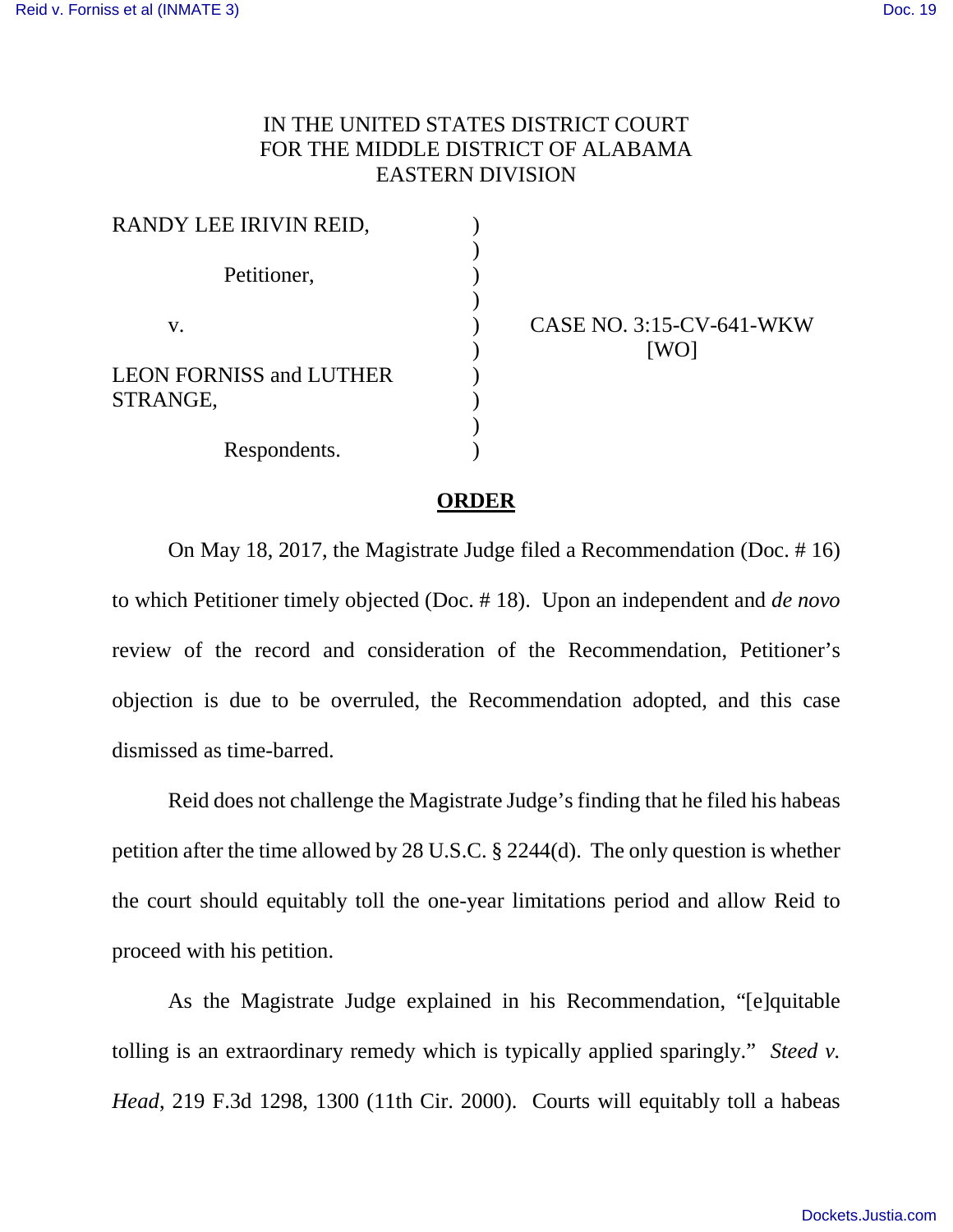petitioner's limitations period "only if he shows (1) that he has been pursuing his rights diligently, and (2) that some extraordinary circumstance stood in his way and prevented timely filing." *Holland v. Florida*, 560 U.S. 631, 649 (2010) (quoting *Pace v. DiGuglielmo*, 544 U.S. 408, 418 (2005)).

Assuming *arguendo* that Reid pursued his rights diligently, the only "extraordinary circumstance" he suggests will not justify the tolling necessary to save his petition. Reid pleaded guilty to a drug trafficking charge on April 5, 2013, and was sentenced to life in prison that same day. After the time for direct appeal expired on May 17, 2013, Reid had one year to file a federal habeas action. 28 U.S.C. § 2244(d). 318 days passed before Reid filed a state court petition for postconviction relief on March 31, 2014. The court assumes the time during which the state court petition was pending did not count toward the limitations period for Reid's subsequent habeas action. [1](#page-1-0) *See* 28 U.S.C. 2244(d)(2). The state proceedings, in essence, paused the federal habeas clock. Thus, Reid proceeded in state court with 47 days left to file a federal petition, and he kept those 47 days until the conclusion of that litigation.

Reid nevertheless blames the state court for his failure to file a timely federal action. On April 16, 2014, the state trial court denied his application to proceed *in* 

l

<span id="page-1-0"></span> $<sup>1</sup>$  The court thus assumes, without deciding, that Reid's Rule 32 petition was "properly</sup> filed" within the definition of  $\S$  2244(d)(2), although the Magistrate Judge's Recommendation casts doubt on this assumption. (Doc. # 16, at 6.)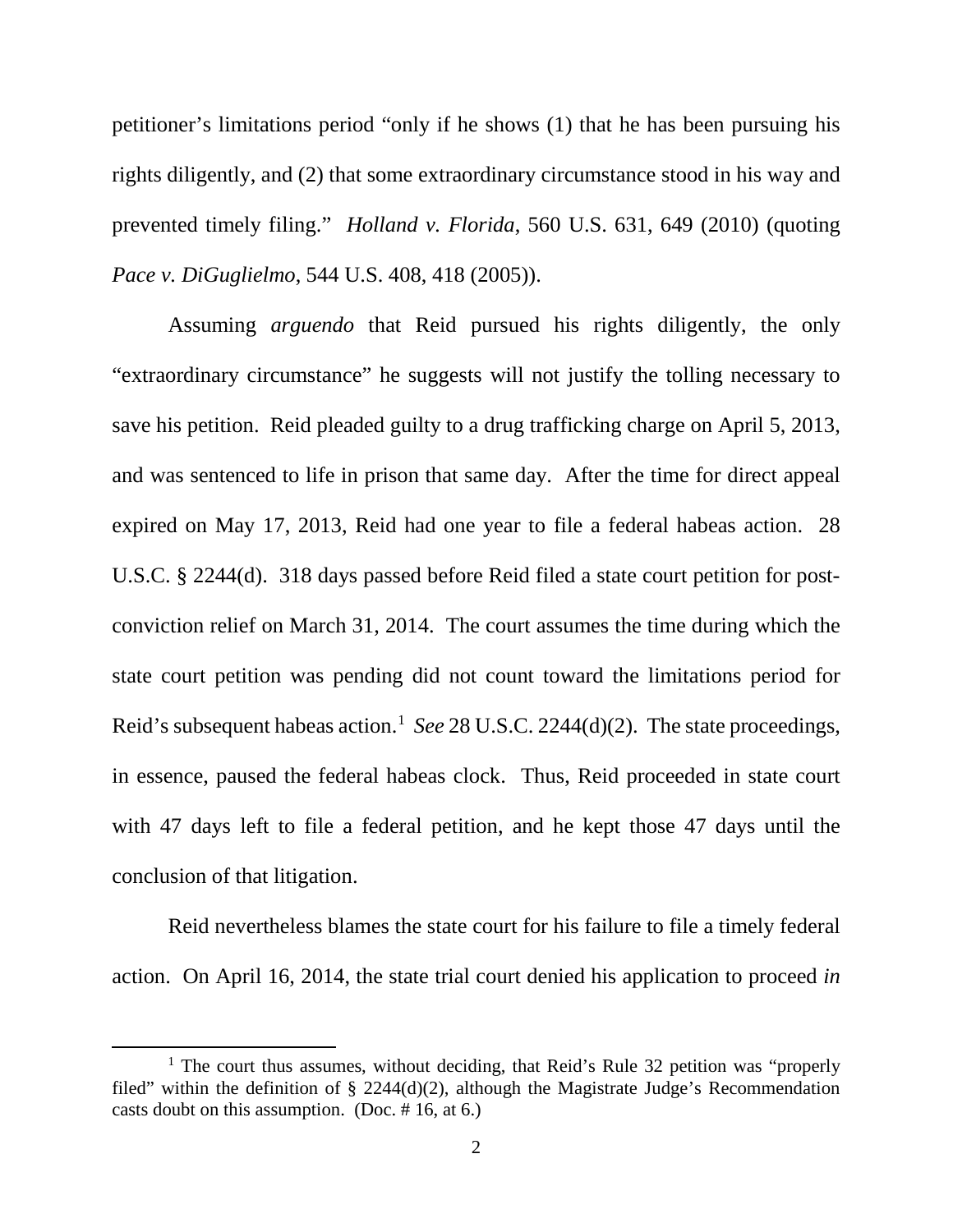*forma pauperis* on the state petition, but Reid says he did not learn about the denial until October, when the court dismissed his case. The state court's alleged failure to notify him of the denial is the "extraordinary circumstance" for which Reid argues the court should toll the statute of limitations.

But even under Petitioner's version of the facts, tolling would be inappropriate. After Reid learned of the dismissal of his state action and exhausted his appeals, he still waited another 174 days to file his habeas petition.<sup>[2](#page-2-0)</sup> Thus, even if the court tolls the entire period during which Reid's state petition was pending, the 47 days he pocketed when he initiated his state case would not be enough to keep him inside the limitations window. Reid offers no explanation for how the state court's alleged failure to notify affected his ability to file a federal habeas action. Consequently, neither can the alleged blunder justify tolling any period after the conclusion of the state litigation.

Accordingly, it is ORDERED as follows:

l

- 1. The Magistrate Judge's Recommendation (Doc. # 16) is ADOPTED;
- 2. Petitioner's objection (Doc. # 18) is OVERRULED; and

3. This action is DISMISSED with prejudice because the petition was filed after expiration of the one-year limitation period in 28 U.S.C. § 2244(d).

<span id="page-2-0"></span> $2$  The Alabama Supreme Court denied Reid's petition for a writ of certiorari on March 12, 2015, and issued a certificate of judgment in the case on March 13, 2015. He did not file his federal petition until September 3, 2015.